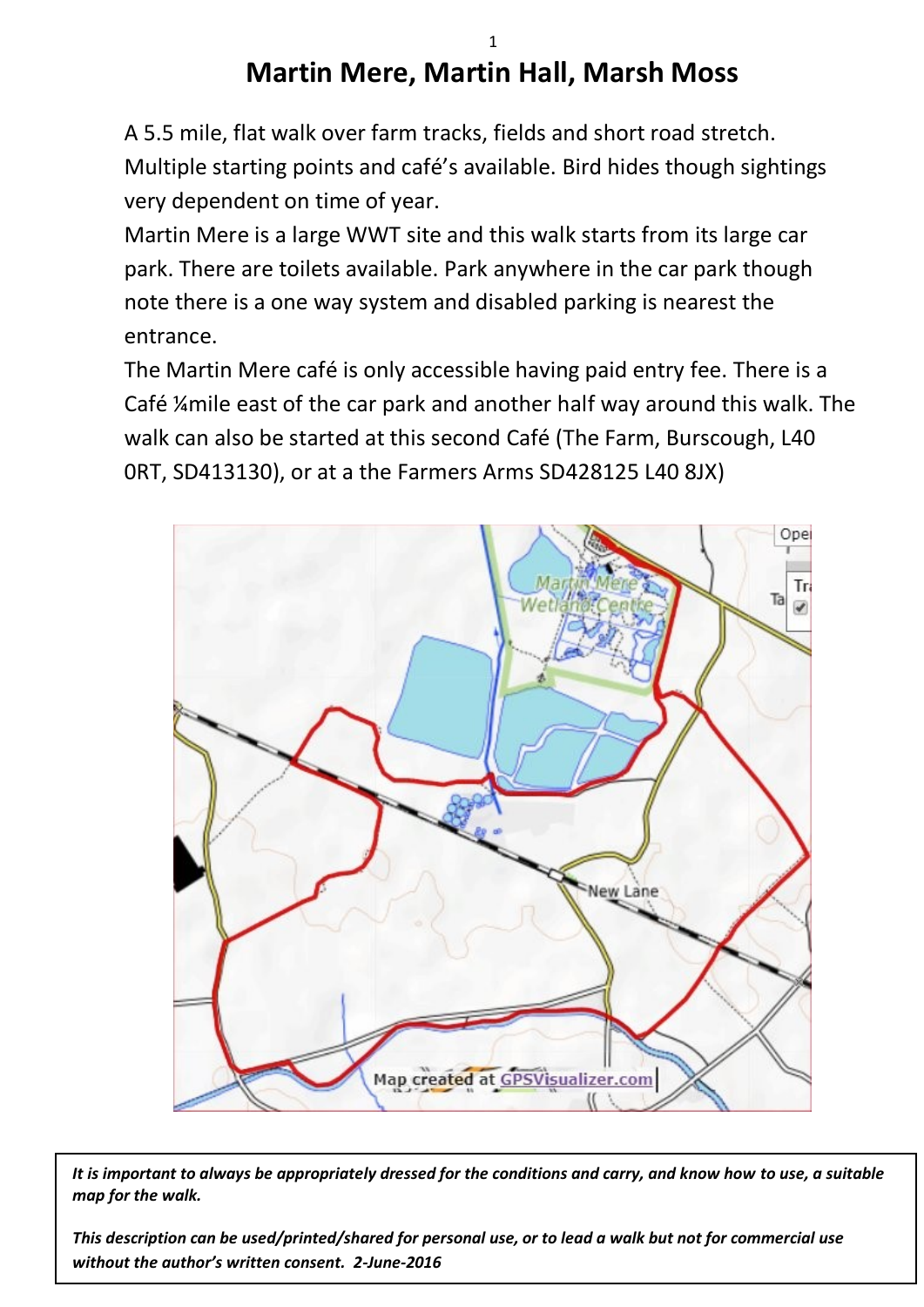

**1: SD 428145** The start of the walk is from the car park through the coach park at the left of the entrance. There is a path that runs between the road and the high fence. Follow this until it turns right.

 $\mathbf{a}$ 



**2: SD 432143** Turn right to follow the fence until it again turns right where a number of paths merge at a number of gates.



**3: SD 431138** The path to the right beside the fence is no longer permitted to protect the wildlife. Go through the left gate and proceed left. Do *not* go through the second/right gate, that is your return path. Continue until you reach a gate leading to a road.



**4: SD 432138** Having passed through this gate you are at a road at a blind curve so take care. Cross to the other side and continue in the same direction with a small stream/drain on your left.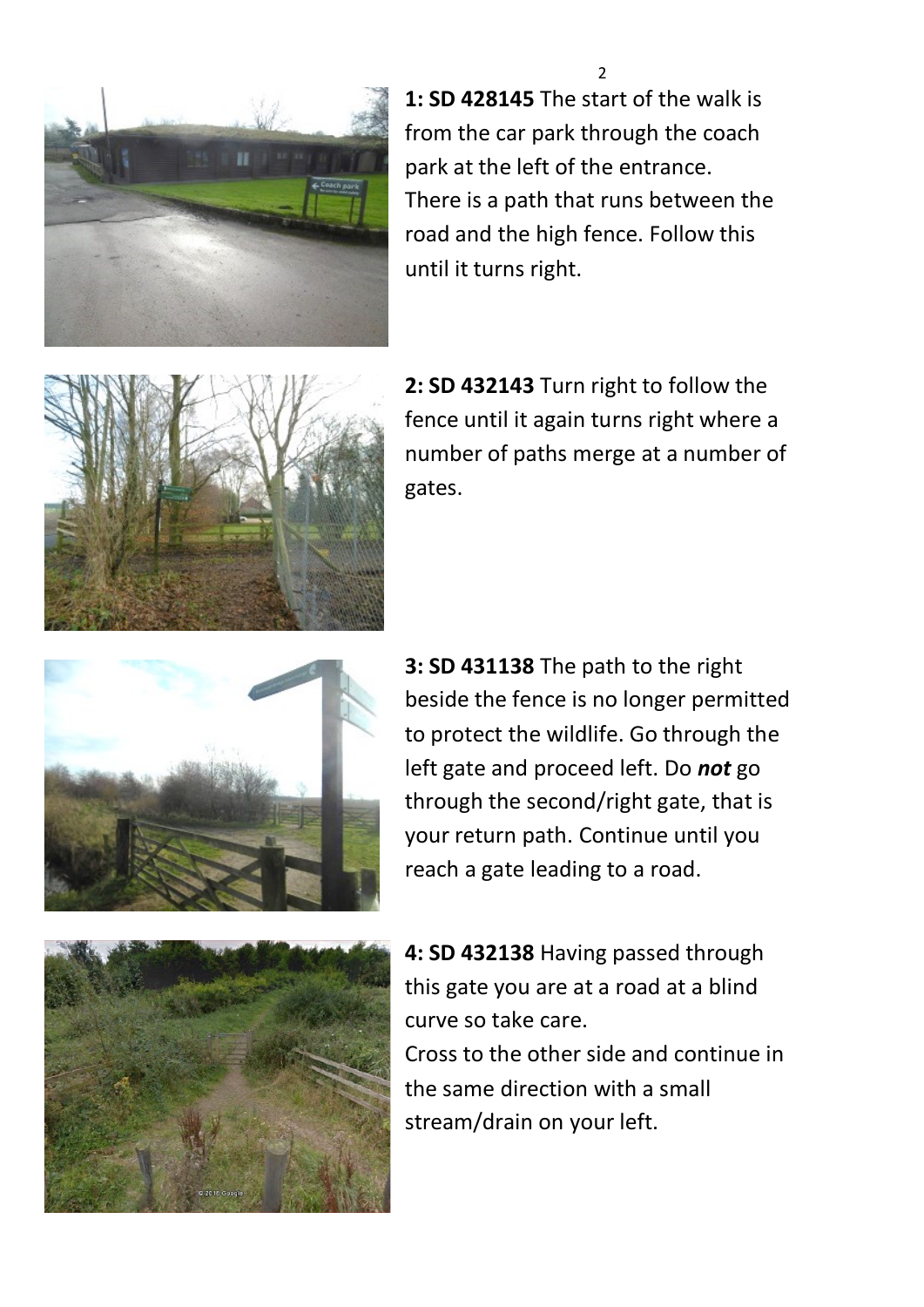**5: SD 437132** At Monks farm turn right.. In winter tractors and flocks of geese on the fields, noisily making their presence felt, can turn the path into slippery mud. Continue towards a pair of trees and the railway crossing.

**6: SD 433128** Cross the styles on either side of the railway and continue in the same direction heading towards the canal.

**7: SD 430125** Turn right and head towards the bridge a little distance ahead.

Note the Farmer's Arms on the other side of the bridge – an alternative start point.

**8: SD 429126** Do not cross the bridge, but cross the road and follow the canal footpath on the other side. Continue beside the canal nearly a mile (1.6Km) to go under a bridge and turn up to the road. (OR near the end before the bridge a path to the right leads you onto a road. Turn left to T junction).







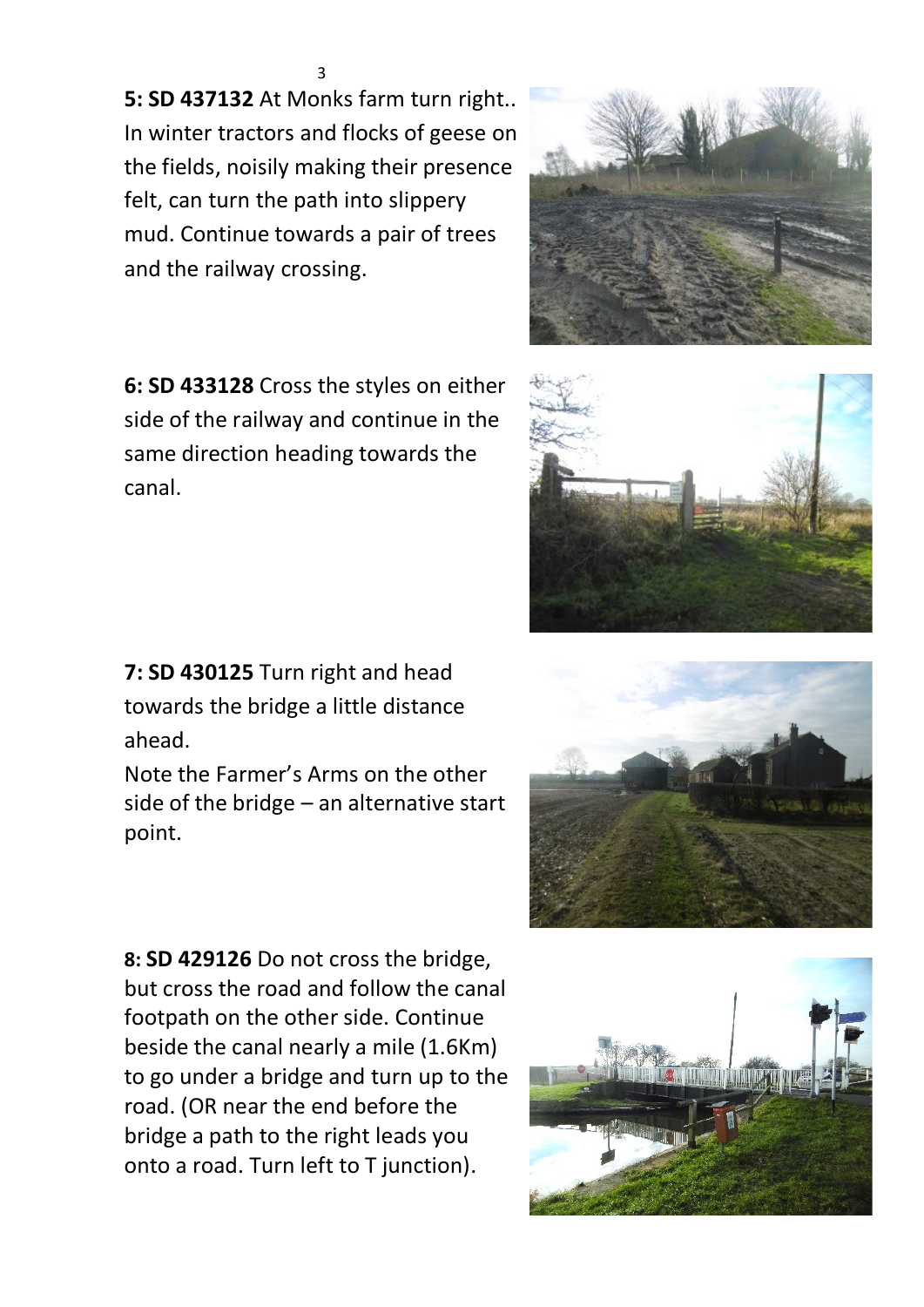

**9: SD 414124** As you come up onto the road turn left to pass in front of these grey/white houses.



**10: SD 414126** Walk along the pavement until you reach the end of the Martin Lane at Martin Inn, where the road turns left. This is a blind corner and you need to cross to the farm lane opposite.



**11: SD 414129** After 245 m you reach "The Farm" which has a tearoom and farm shop. This is almost halfway around the route so useful place for a break. (in bad weather there is a barn a little further on the right you might take shelter in – but return to the tearoom afterwards)



**12: SD 414129** Opposite the tearoom there is a footpath leading down the side of a fence. Follow this as it turns slightly right then left and follow the obvious path. (there are two parallel paths here, just keep to the right hand side one.)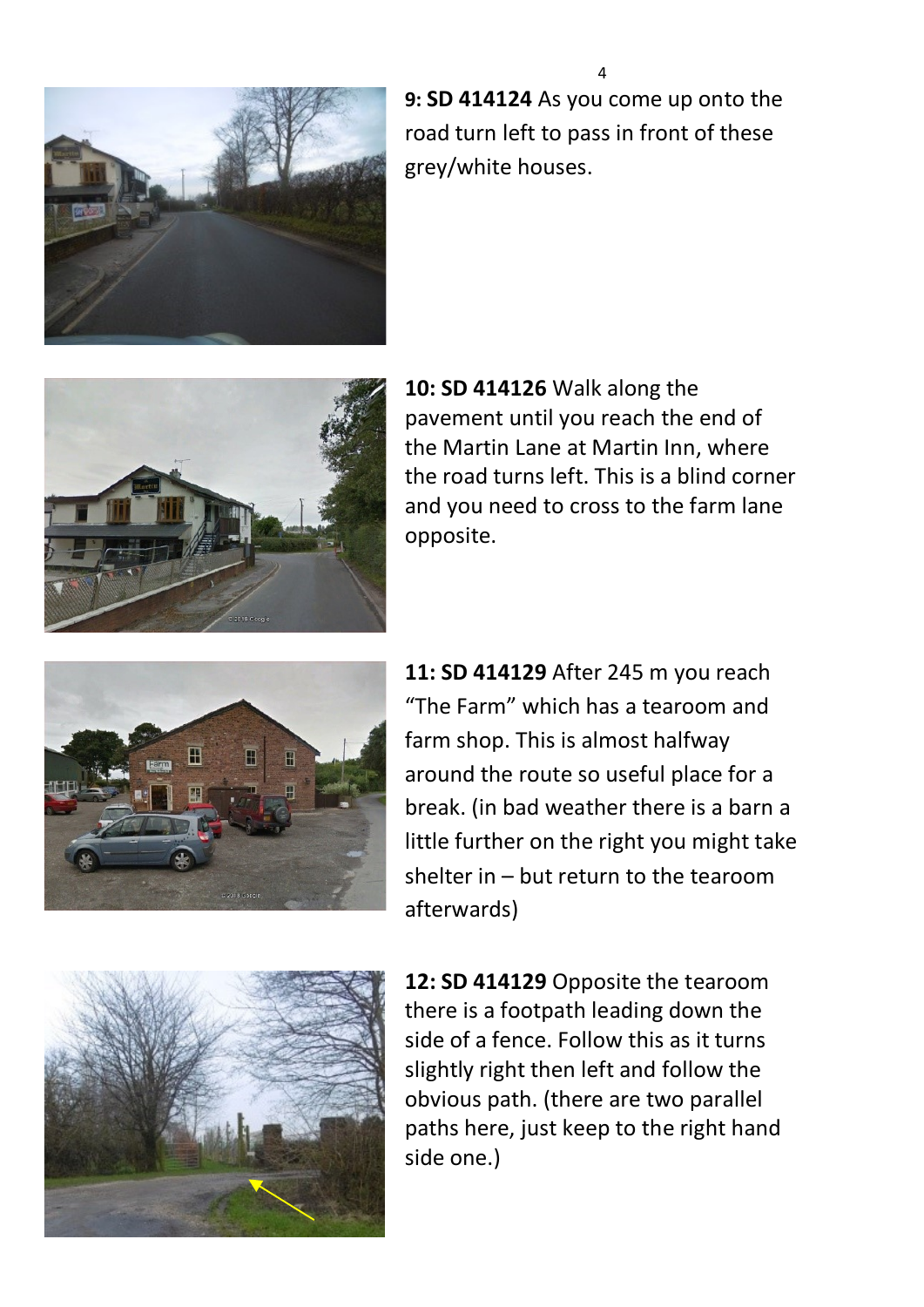**13: SD 418131** You will soon come to a wooden plank bridge. (if you've ended up on the left hand path you will come to the corner of a field – there is an opening in the fence back onto this path.) Cross the bridge and turn immediately left.

**14:** In a short distance there is a signpost to Martin Mere. Turn right and follow the obvious path.

**15: SD 419132** You will reach a wood. You can either go around it, or near the start of the wood is an opening and a number of vague paths leading through the wood. In poor weather it offers a convenient and slightly sheltered stopping place

**16: SD 420134** Leaving the wood the path continues until you reach the railway where a signpost will direct you left for Martin Mere to walk beside the railway.





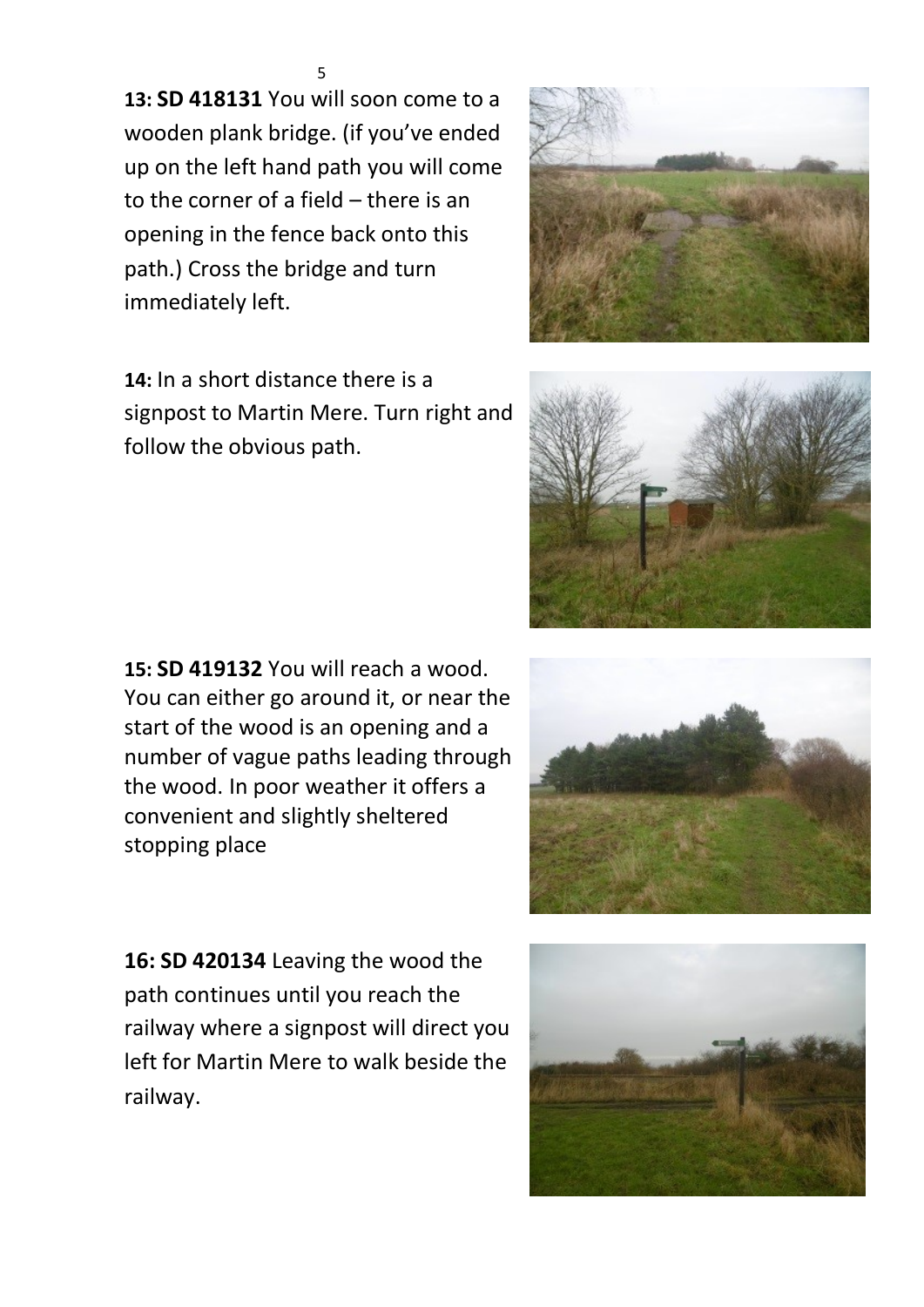

**17: SD 417136** Another railway crossing is reached. Cross over and continue in the same direction as the crossing (north east).



**18: SD 418138** Soon you reach another signpost for Martin Mere. You turn right here and continue on the obvious path. There are regular signposts and small circular arrow markers guiding the way back to Martin Mere.



**19**: SD 420137 At this point the older path is closed and you are directed through a gate and to the right. Continue to follow the obvious path watching for the plentiful signposts and signs as the path wanders right and left and passes a number of hides.



**20: SD 430138** In due course to return to pair of gates that you passed early on. Go through both gates and head in largely the same direction with the high fence on your left, towards the road. When the fence turns left, follow it back to the car park.